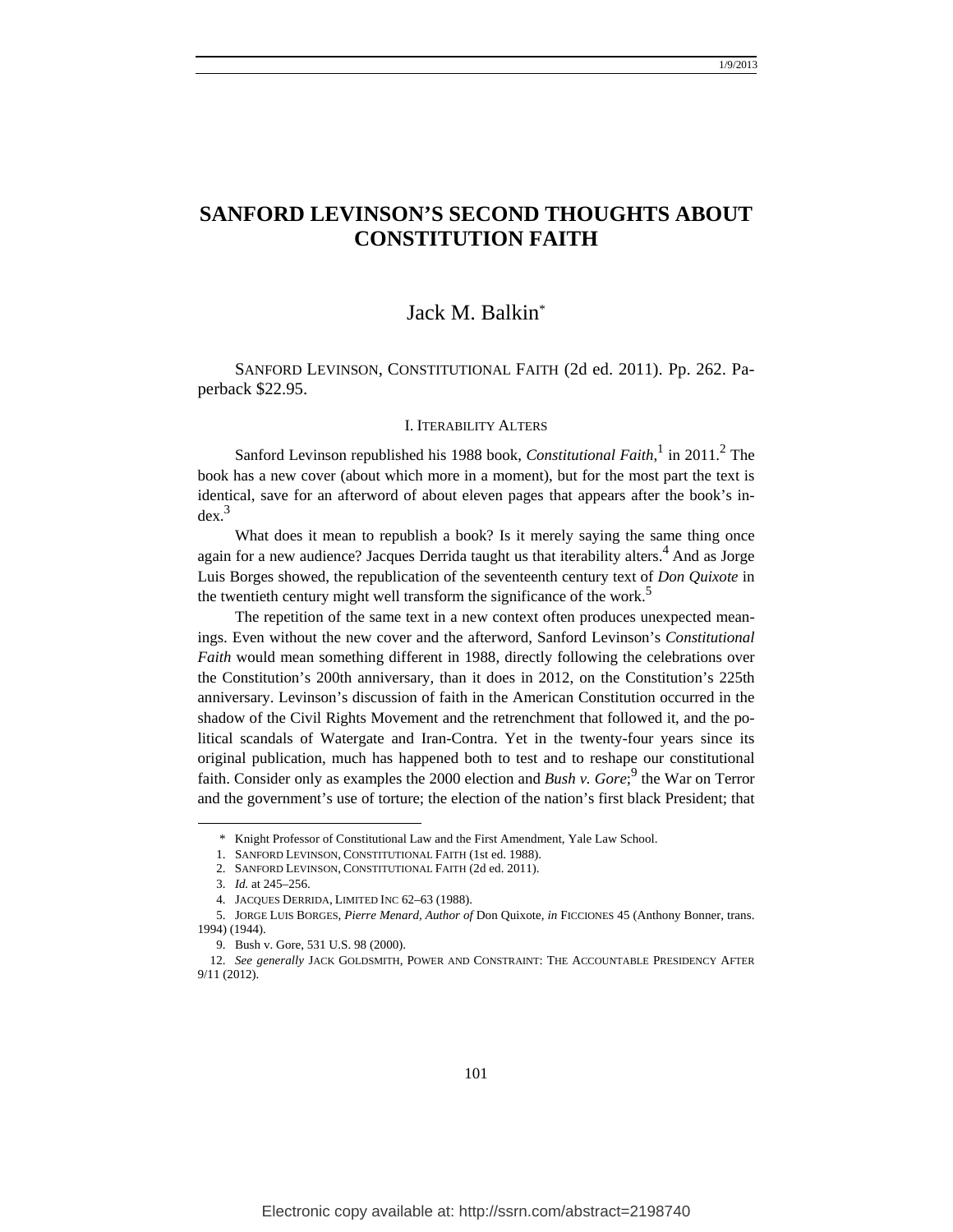same President's decision to continue — if not extend — many of his predecessor's policies on executive power and national security;<sup>12</sup> the rise of the Tea Party and the debt ceiling crisis of 2011; the increasing polarization of American politics, the dysfunction of the 112th Congress, and the constitutional struggle over health care reform.

All of these events — and others we might name — likely place the book's discussion of the Constitution as America's civil religion and Levinson's qualified statement of faith in the Constitution in a different light. Perhaps equally important, the ending of the new edition is different.15 How a story ends has a great deal to do with what we think the story as a whole means.

The 1988 version of *Constitutional Faith* ended in Chapter Six, with Levinson recounting his decision to sign the Constitution at an exhibit in Philadelphia celebrating the document's 200th anniversary.<sup>16</sup> Levinson's signature was a symbolic reaffirmation of his faith in the Constitution as enabling an ongoing conversation about human liberty.<sup>17</sup>

What gave Levinson faith is that he believed that the Constitution is not fixed, but changeable.<sup>18</sup> It might become something other than it currently is.<sup>19</sup> Levinson celebrated "the fluidity of the Constitution, its resistance to any kind of fixity or closure, even though some would seek it either in the text or in the authoritative pronouncements of an institution like the Supreme Court."<sup>20</sup>

Precisely because the Constitution was changeable and under-determined, Levinson could pledge his faith in it: "signing the Constitution — and agreeing therefore to profess at least a limited constitutional faith — commits me not to closure but only to a process of becoming . . . .<sup>21</sup> Signing the Constitution means "taking responsibility for constructing the political vision toward which I strive, joined, I hope, with others."<sup>22</sup> The Constitution in which Levinson proclaimed his faith in 1988 is "less a series of propositional utterances than a commitment to taking political conversation seriously.<sup> $32$ </sup> He rejects the idea that constitutional change is simply what occurs through Article  $V<sub>1</sub><sup>24</sup>$  because "the Constitution is best understood as supportive of such conversations and requiring a government committed to their maintenance."<sup>25</sup>

What is remarkable is that Levinson's afterword to the 2011 edition rejects almost all of these propositions. First, he no longer has faith in the Constitution.<sup>26</sup> Second, in-

 <sup>15.</sup> LEVINSON, *supra* note 2, at 246.

 <sup>16.</sup> LEVINSON, supra note 1, at 180–81; *see* LEVINSON *supra* note 2, at 246.

 <sup>17.</sup> LEVINSON, *supra* note 1, at 180–81.

 <sup>18.</sup> *Id.* at 193.

 <sup>19.</sup> *Id.*

 <sup>20.</sup> *Id.*

 <sup>21.</sup> *Id.*

 <sup>22.</sup> *Id.*

 <sup>23.</sup> *Id.*

 <sup>24.</sup> U.S. CONST. art. V.

 <sup>25.</sup> LEVINSON, *supra* note 1, at 193.

 <sup>26.</sup> LEVINSON, *supra* note 2, at 245 ("the appropriate question in 2011 is whether I maintain . . . [constitutional] faith. The answers are 'perhaps' and 'no.' unless one reduces 'constitutional faith' to a willingness to embrace the Preamble while being harshly critical of much of what follows it.").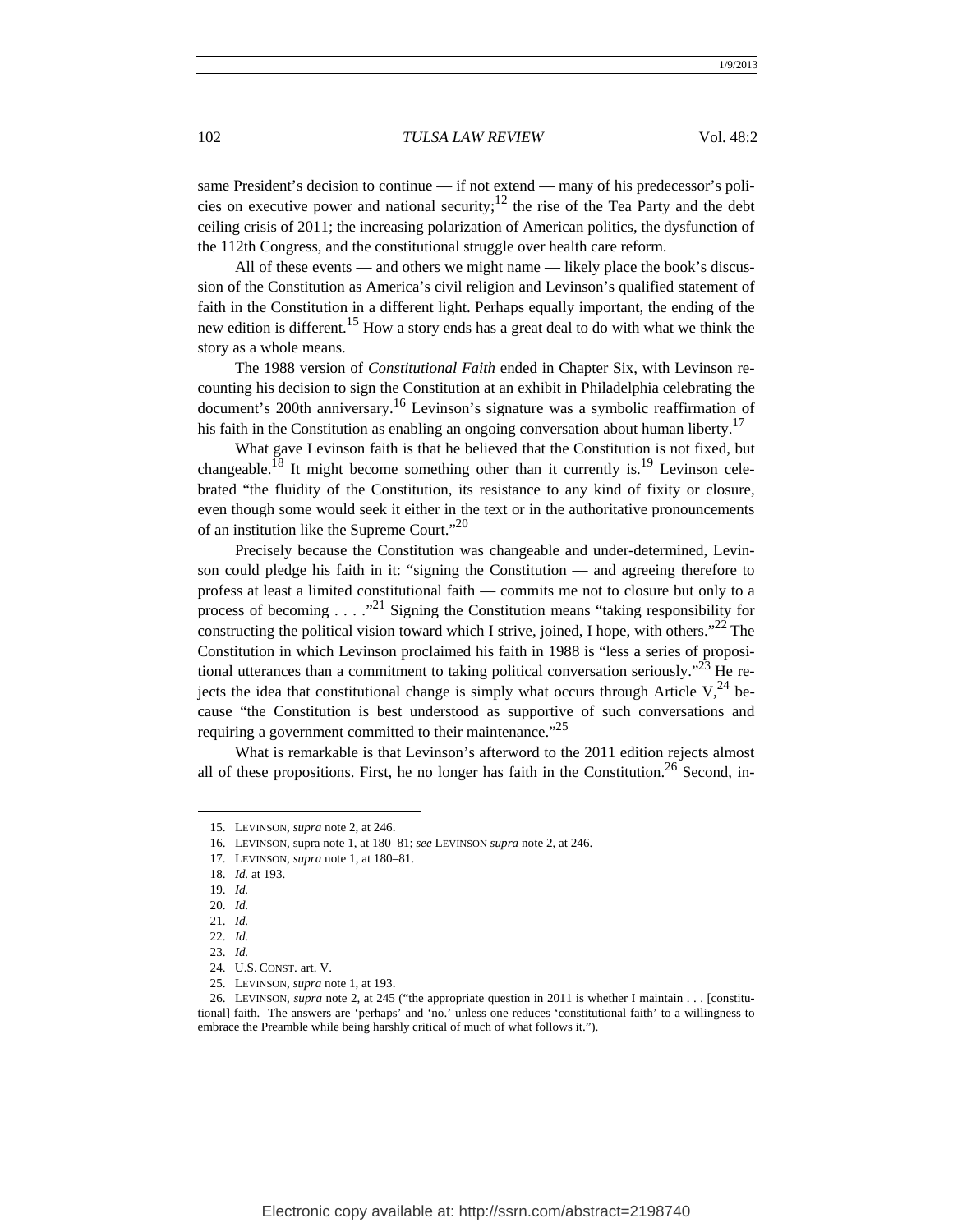stead of identifying the Constitution with fluidity and change, he distinguishes between the "Constitution of Conversation" and the "Constitution of Settlement."27 The Constitution of Conversation consists of the "majestic generalities" and open spaces in the Constitution that judges expound through doctrinal development and that law professors especially like to talk about.<sup>28</sup> This Constitution, Levinson believes, is still fluid, but it is no longer the main event.<sup>29</sup> The most important features of the Constitution are contained in what Levinson calls the Constitution of Settlement.<sup>30</sup> It consists of the Constitution's hard-wired rules and settled practices of constitutional politics that are never litigated in courts and are almost never studied in law school courses on constitutional law.<sup>31</sup> Examples of the Constitution of Settlement are the electoral college, the requirement of two Senators for each state, the date of inauguration, the inability to remove a President by vote of confidence, and, perhaps most important, the arduous amendment procedures of Article V, which, in our deeply polarized society, pose almost insurmountable obstacles to constitutional revision. $32$ 

Levinson continues to believe that the Constitution of Conversation is quite flexible.<sup>33</sup> Indeed, he has nothing but praise for the Constitution's Preamble — whose general statement of constitutional purposes offers "an invitation to [further] conversation" if there ever was one.<sup>34</sup> But these days, he thinks, the Constitution of Conversation is far less important than the straitjacket of the Constitution of Settlement, which makes political change enormously difficult and prevents Americans from meeting the very serious problems of governance — not to mention the problems of injustice — that face them in the early twenty-first century: $35$  "I now believe that the Constitution of Settlement serves to make difficult, if not impossible, the achievement of the magnificent vision instantiated in the altogether commendable Preamble."36

This change in attitude is symbolized by the change in covers from the 1988 to the 2011 version. The 1988 edition features a man dressed in patriotic garb walking a tightrope, trying to get to safety while balancing a pole with large and heavy weights on either side, shaped like a large dumbbell. $37$  On each weight, moreover, stand figures from the past: churchmen, statesmen, scholars, scribes, and judges.<sup>38</sup> This cover captures the idea that constitutional faith is a gamble, and a burden that we inherit from the past. The tightrope is flexible, but dangerous. Nothing is certain, and we must exercise balance and care in moving forward into the future.

The 2011 cover features the stone tablets of the Ten Commandments, on which the

 <sup>27.</sup> *Id*. at 246–47.

 <sup>28.</sup> *Id.* 

 <sup>29.</sup> *Id.* at 247.

 <sup>30.</sup> *Id.*

<sup>31.</sup> *Id.* at 247–49.

 <sup>32.</sup> *Id*. at 249; *see also* SANFORD LEVINSON, FRAMED: AMERICA'S FIFTY-ONE CONSTITUTIONS AND THE CRISIS OF GOVERNANCE (2012) (offering a detailed list of criticisms of the current Constitution).

 <sup>33.</sup> LEVINSON, *supra* note 2, at 246.

 <sup>34.</sup> *Id.*

 <sup>35.</sup> *Id.* at 247–49.

 <sup>36.</sup> *Id.* at 251.

 <sup>37.</sup> LEVINSON, *supra* note 1.

 <sup>38.</sup> *Id.*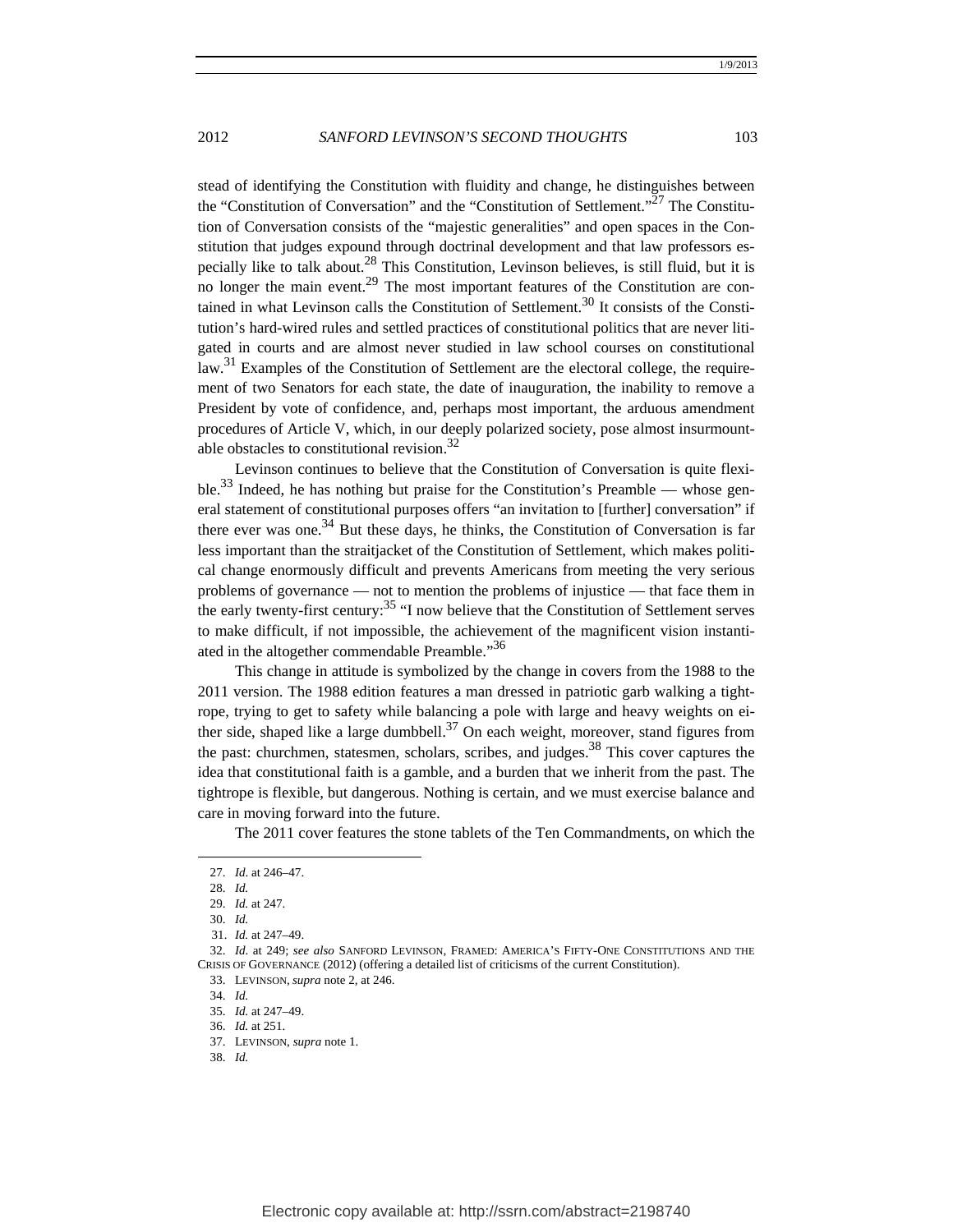text of the Constitution has been superimposed.<sup>39</sup> It symbolizes Levinson's shift of attention from the Constitution of Conversation to the Constitution of Settlement. In this portrait, the Constitution is not flexible. Quite the contrary, it is hard as a rock, and the words of the Constitution are literally written in stone. The Constitution is a heavy object, difficult to move, and therefore difficult to employ in the pursuit of change.

Moreover — and this is the subject of the second half of Levinson's afterword the placement of the Constitution's words on tablets of stone symbolizes the reverence that Americans have toward their Constitution. $40$  This reverence is unjustified, Levinson believes, and it borders on the pathological: "I therefore believe that it is basically delusional to 'love' the Constitution — or to express particular faith in its current instantiation — unless," Levinson remarks dryly, "one benefits mightily from the status quo it tends to entrench and self-servingly wishes to keep it that way.<sup> $1$ </sup> On the 2011 cover, the man dressed in patriotic garb balancing the heavy weights is gone.<sup>42</sup> Patriotism is no longer a commitment to conversation in difficult circumstances. "I now define American patriotism," Levinson explains, "as requiring a willingness in substantial measure to *reject* the Constitution rather than proclaim one's devotion to it."<sup>43</sup>

The effect of the afterword is bracing. It is as if twenty years later, J.K. Rowling added a few pages to the Harry Potter saga remarking that perhaps Voldemort killed off Harry Potter after all, or Thomas Jefferson followed the Declaration's pledge of the delegates' "[I]ives, . . . [f]ortunes and . . . sacred [h]onor"<sup>45</sup> to the new nation with a short postscript saying "eh, not so much."

Needless to say, the afterword to *Constitutional Faith* changes the meaning of the entire book. It alters the significance of all of the previous chapters. It changes the location and object of political faith. And it alters the story that Levinson wants us to tell ourselves about the course of American history.

#### II. A NEW STORY FOR A NEW NATION?

In the final pages of Chapter Six of the 1988 edition, Levinson acknowledged that the very idea of constitutional faith was inevitably limited by the fact that the Constitution might someday end.<sup>47</sup> "It would be essentially misleading," he notes, "to attribute to constitutional faith the longevity that we associate with the great religious faiths $[,] \ldots$ particularly Judaism and Christianity."48 Americans' faith in the U.S. Constitution might turn out instead to be more like "the great Egyptian, Greek, and Roman religions that today stock museums with their treasures but are otherwise dead as informing visions of

 <sup>39.</sup> LEVINSON, *supra* note 2.

 <sup>40.</sup> *Id.* at 252–55.

 <sup>41.</sup> *Id.* at 251.

 <sup>42.</sup> LEVINSON, *supra* note 2.

 <sup>43.</sup> *Id.* at 251.

 <sup>45.</sup> THE DECLARATION OF INDEPENDENCE para. 32 (U.S. 1776).

 <sup>47.</sup> LEVINSON, *supra* note 1, at 193–94.

 <sup>48.</sup> *Id.*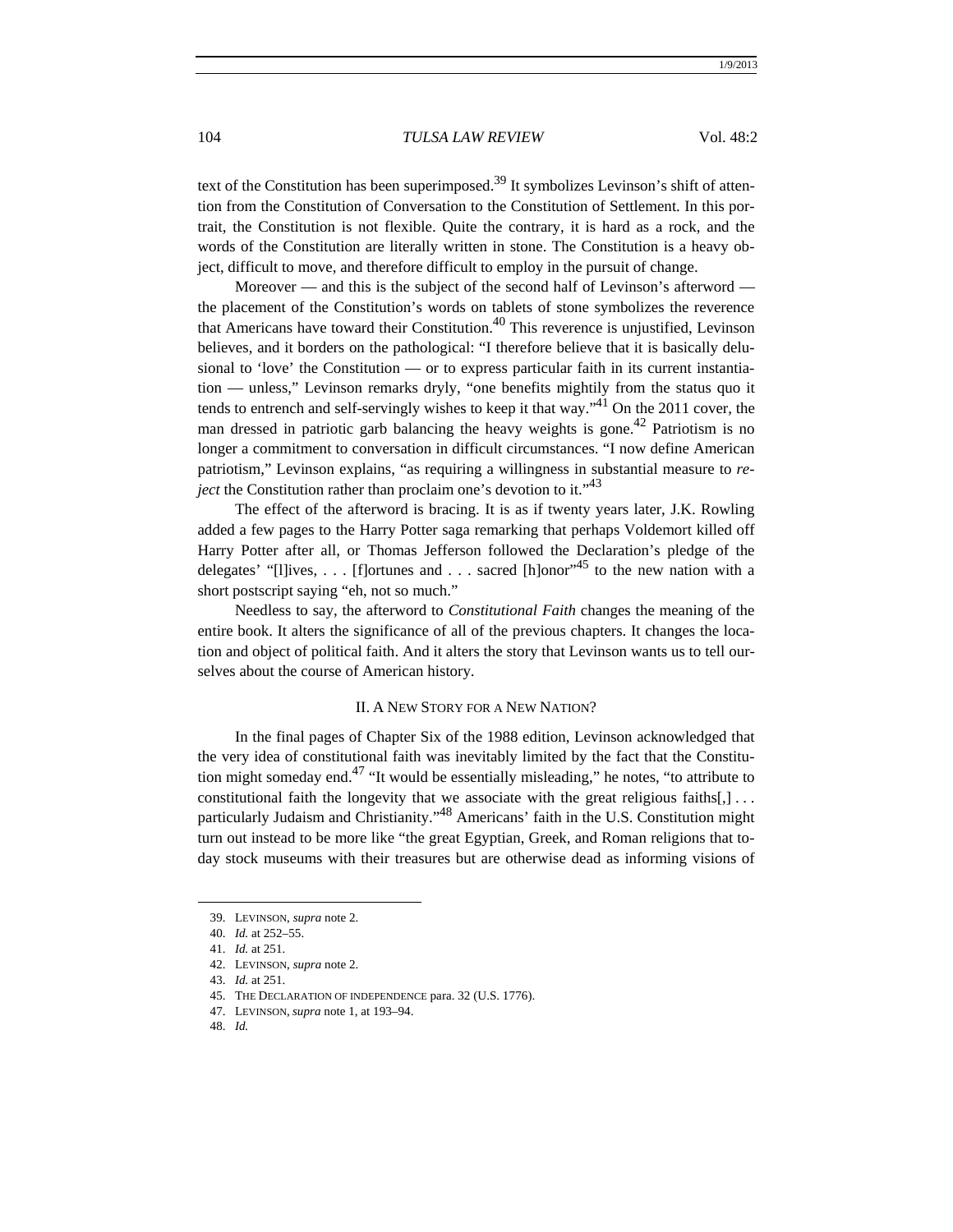how we the living might structure our own lives."<sup>49</sup> He concludes that "[w]hether constitutional faith maintains itself depends on our ability to continue taking it seriously," and "this is no easy task." $50$ 

But suppose, like Levinson in 2011, that one can no longer take the Constitution seriously. Then perhaps the Constitution is more like the religion of the ancient Egyptians, Greeks, and Romans than contemporary religions. Yet the comparison is not quite apt. As long as the constitutional system continues, the hard-wired rules and the decisions of the courts will continue to have real world effects. The appropriate comparison is not to seeing the artifacts of a long dead Roman religion in a museum. It is more like being a Christian in the middle Roman Empire: surrounded by the effects of a religion that few people actively believe in, but that most certainly affects one's life.

Moreover, replacing the Constitution is about more than the irrelevance of an old faith. It is a traumatic event. American reverence for the Constitution — and indeed American constitutional culture generally  $-$  is a result of a peculiar fact about the American political experience, which most other nations do not share. In the story that Americans tell themselves, the American nation (i.e., the United States), the American people (i.e., "We the People"), and the American Constitution come into being almost at the same time. This is not true of most other nations. The French also had a revolution in the late eighteenth century, but the French nation and the French people predate it. Our Canadian friends to the north, who share so much with Americans, do not have a revolutionary political tradition. Their nationhood and their constitution arrived in phases, beginning with the British North America Act of  $1867<sup>53</sup>$  written not by "We the Canadian People" but by their colonial overlords, the British Parliament. The Charter of Rights and Freedoms came over a century later.<sup>54</sup>

Because in American memory the nation, the people, and the Constitution emerged from an act of revolution, all three are grouped together in collective memory as the work of the Founders; Americans habitually associate each with the others. As a result, Americans identify with their Constitution in a way that few other nations do. This is a powerful reason why Americans, unlike the French — also heirs to a revolutionary tradition — still cling to their ancient Constitution. The French are on their Fifth Republic and counting.<sup>55</sup> America still believes itself to be in its first.

This belief, of course, is fictitious. From 1776 through 1781, the American government was the Continental Congress, and from 1781 through 1789, the new nation operated under the framework of the Articles of Confederation.<sup>56</sup> But these episodes are

 <sup>49.</sup> *Id.* at 194.

 <sup>50.</sup> *Id.*

 <sup>53.</sup> Constitution Act, 1867, 30 & 31 Vict. (U.K.), *available at* http://www.ccrh.org/comm/river/docs/1867.htm.

 <sup>54.</sup> Canadian Charter of Rights and Freedoms, Part I of the Constitution Act, 1982, *available at* http://www.efc.ca/pages/law/charter/charter.text.html.

 <sup>55. 1958</sup> CONST. (France).

 <sup>56.</sup> ARTICLES OF CONFEDERATION OF 1781; Office of the Historian, *Continental Congress, 1774-1781*, U.S. DEPARTMENT OF STATE (Nov. 4, 2012), http://history.state.gov/milestones/1776- 1783/ContinentalCongress.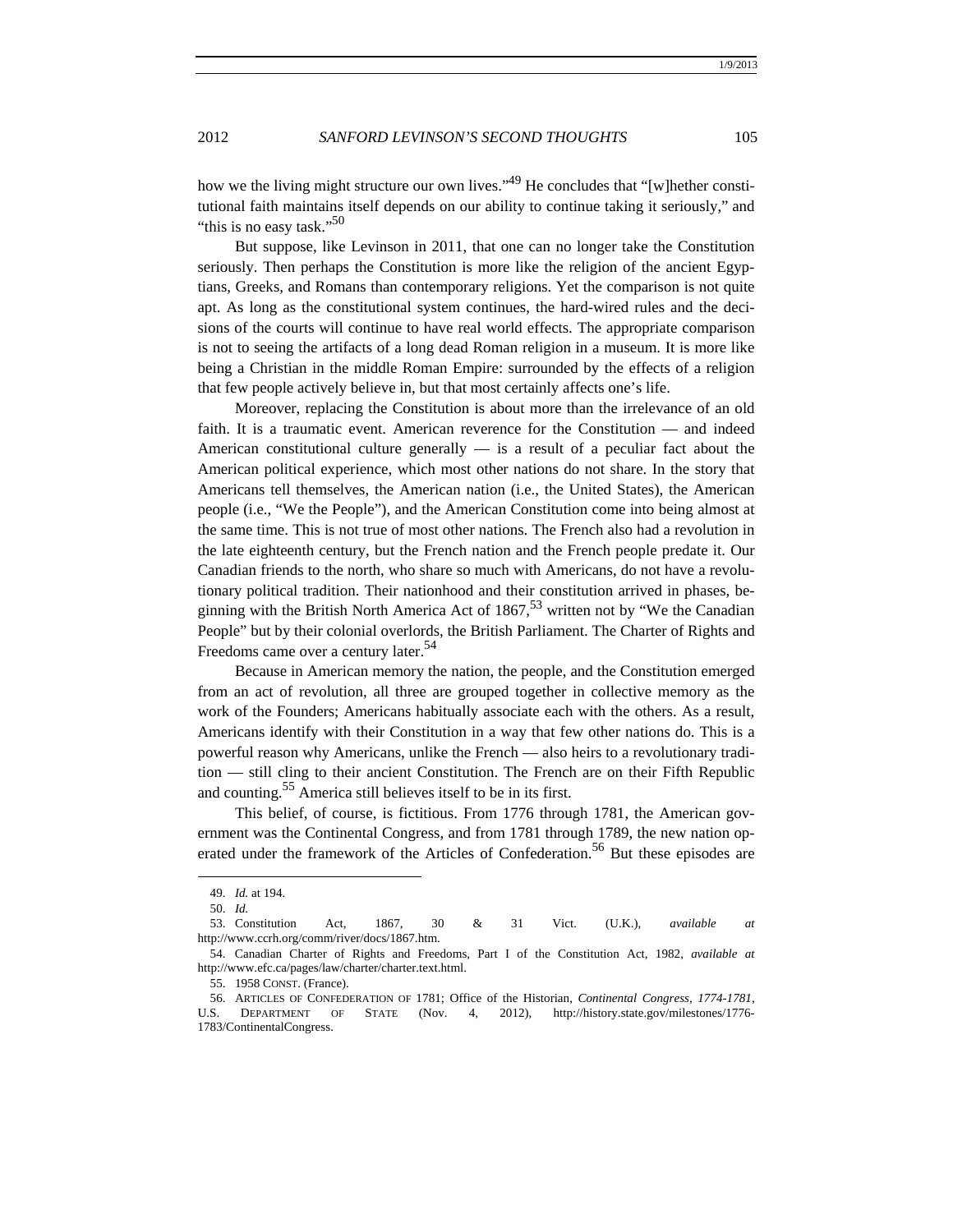conveniently collapsed in collective memory. Americans do not view the Articles of Confederation as the First Republic, with the 1787 Constitution creating a Second Republic. Instead, Americans mostly think of the Articles — if they think of them at all  $$ as a sort of trial run for the real Constitution — the Constitution of 1787.

Levinson's project — a new Constitution — is about more than just changing the country's fundamental law. He is trying to convince Americans to separate We the American People and the American nation from the American Constitution.<sup>58</sup> The people and the nation will go on, but the present Constitution will not. Because Americans view the founding of the nation, the people, and the Constitution together, they treat the three as mystically connected. An attempt to separate them is likely to encounter fierce resistance.

Thus, in his call for a new convention, Levinson is not simply fighting against irrationality or inertia; he is taking on Americans' very self-conception. He is trying to change Americans' understanding of themselves. Currently Americans associate their American-ness with their Constitution, which they revere as constitutive of their nation. If Levinson wants to succeed in his political project, he must do more than make good arguments of policy. He must fundamentally revise this picture. Drawing on the examples of the past, he must craft a new story about our history that resonates with Americans and that they can recognize as true of their identity as a people.

What would this story look like? Here is a basic outline. Americans are the people who, in the words of the Declaration, repeatedly exercise their right "to alter or to abolish" government "whenever any Form of Government becomes destructive of the[]Ends" of protecting "Life, Liberty, and the Pursuit of Happiness."59 That is why, Levinson believes, it is high time for Americans to replace their outmoded Constitution and, in Jefferson's words, "to institute new Government, laying its Foundation on such Principles, and organizing its Powers in such form, as to them shall seem most likely to effect their Safety and Happiness."<sup>60</sup>

In short, Levinson must offer a counter-narrative to the one that Americans unquestionably accept and know to be true. In this story, "We the People" existed before our Constitution. The Constitution is merely a device that we used to fulfill our purposes. The British Constitution failed us, and so we revolted. Our first constitution, the Articles of Confederation, also failed us, and so we discarded it unceremoniously. And throughout the fifty states, new constitutions are constantly being amended and replaced.<sup>61</sup> This restless and unsentimental construction and discarding of new constitutions, Levinson would insist, is not foreign to our history. It is characteristic of our political experience. It is as American as apple pie.

With this new story comes a new account of faith. It is not *constitutional* faith, but rather *political* faith. It is not faith in the adaptability of the 1787 Constitution to new circumstances. Rather, it is faith in the ability of the American nation and the American

 <sup>58.</sup> *See* LEVINSON, *supra* note 2, at 193–94.

 <sup>59.</sup> THE DECLARATION OF INDEPENDENCE, *supra* note 45.

 <sup>60.</sup> *Id.*; LEVINSON, *supra* note 2, at 250–52.

 <sup>61.</sup> *See, e.g.*, LEVINSON, *supra* note 32, at 332 (discussing rates of state constitutional amendment).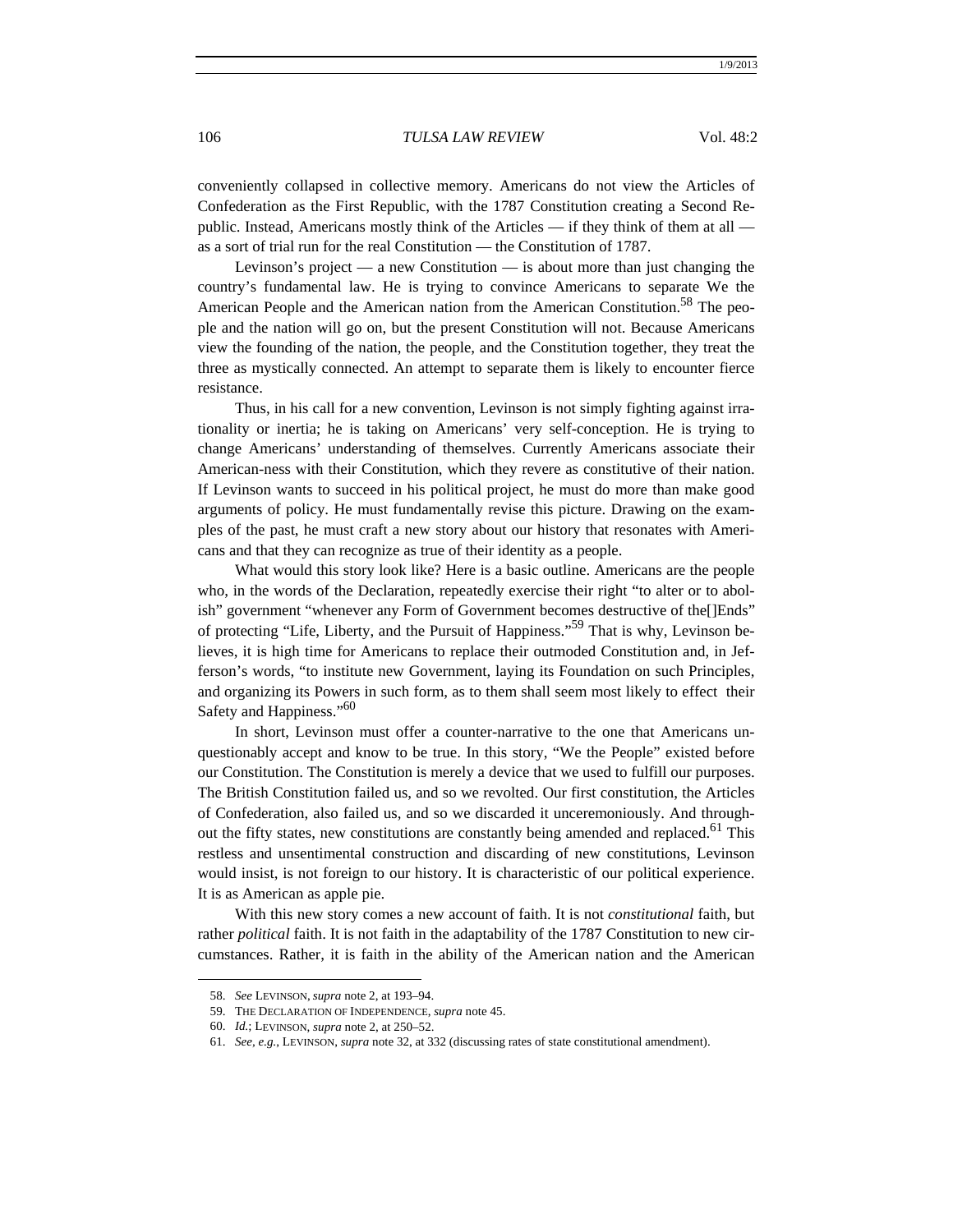people to adjust to new circumstances through creating new constitutions. Here Levinson might quote the opening sentences of Alexander Hamilton in Federalist No. 1. "[T]he important question," Hamilton says, is "whether societies of men are really capable or not of establishing good government from reflection and choice, or whether they are forever destined to depend for their political constitutions on accident and force."<sup>62</sup> The new political faith that Levinson wants us to adopt is faith in Americans' ability to establish good government — that is, a new Constitution — from reflection and choice, and not be destined to cling helplessly to an ancient and outmoded basic law.<sup>63</sup>

#### III. FROM MIDDLE GAME TO ENDGAME

Suppose that we take up Levinson's call. Suppose that we lose faith in the Constitution, and gain faith in political transformation outside of it. Then the Constitution can no longer serve as American's civil religion, and all of the themes of the book are transformed, sometimes subtly, sometimes profoundly.

When people no longer believe that they are in the middle of an ongoing, workable relationship, and have come to believe that it is best to end the relationship and transition to a new one, their attitudes and strategies change. To borrow from the language of chess, people are no longer in the middle game, but in the endgame of their relationship.

For example, consider a marriage or a partnership that is breaking up. In the middle of such a relationship, both parties have incentives to keep things going, and to make concessions in the interest of preserving the long-term benefits of the relationship. But in the endgame of a relationship, individuals no longer feel the need to go through the motions of pretending that the relationship will continue forever. They no longer make concessions as a matter of course because they expect reciprocity later on. Rather, their strategy changes. Their negotiations become more hard-nosed. In an endgame situation, people attempt to protect their interests as they transition to a new mode of living.

In the "middle game" of an ongoing relationship, one can hope for redemption. Perhaps a marriage or partnership is not perfect now, but we hope that it can get better. But in the endgame, we know that the partnership is dissolving, and the marriage will not last. And so we act accordingly.

In the same way, our attitudes about the Constitution change when we move from the middle game to the endgame — when we stop believing that the Constitution is a workable system of government and conclude that it must be replaced. In the middle game of a constitutional system, we can believe that present injustices may be remedied and that the constitution will get better over time if we commit ourselves to its improvement. That is why we believe that it is better to work for political change within the constitutional system. But in the endgame of a constitution, we know that the current political system will not be redeemed. Rather, it will be replaced. Therefore, our primary concern becomes not how best to interpret it but what should replace it.

Put another way, once we have decided that we need a new constitution, it makes increasingly less sense to fight about the best interpretation of the Equal Protection

 <sup>62.</sup> THE FEDERALIST NO. 1, at 3 (Alexander Hamilton) (Henry Cabot Lodge, ed. 1897).

 <sup>63.</sup> LEVINSON, *supra* note 2, at 250–52.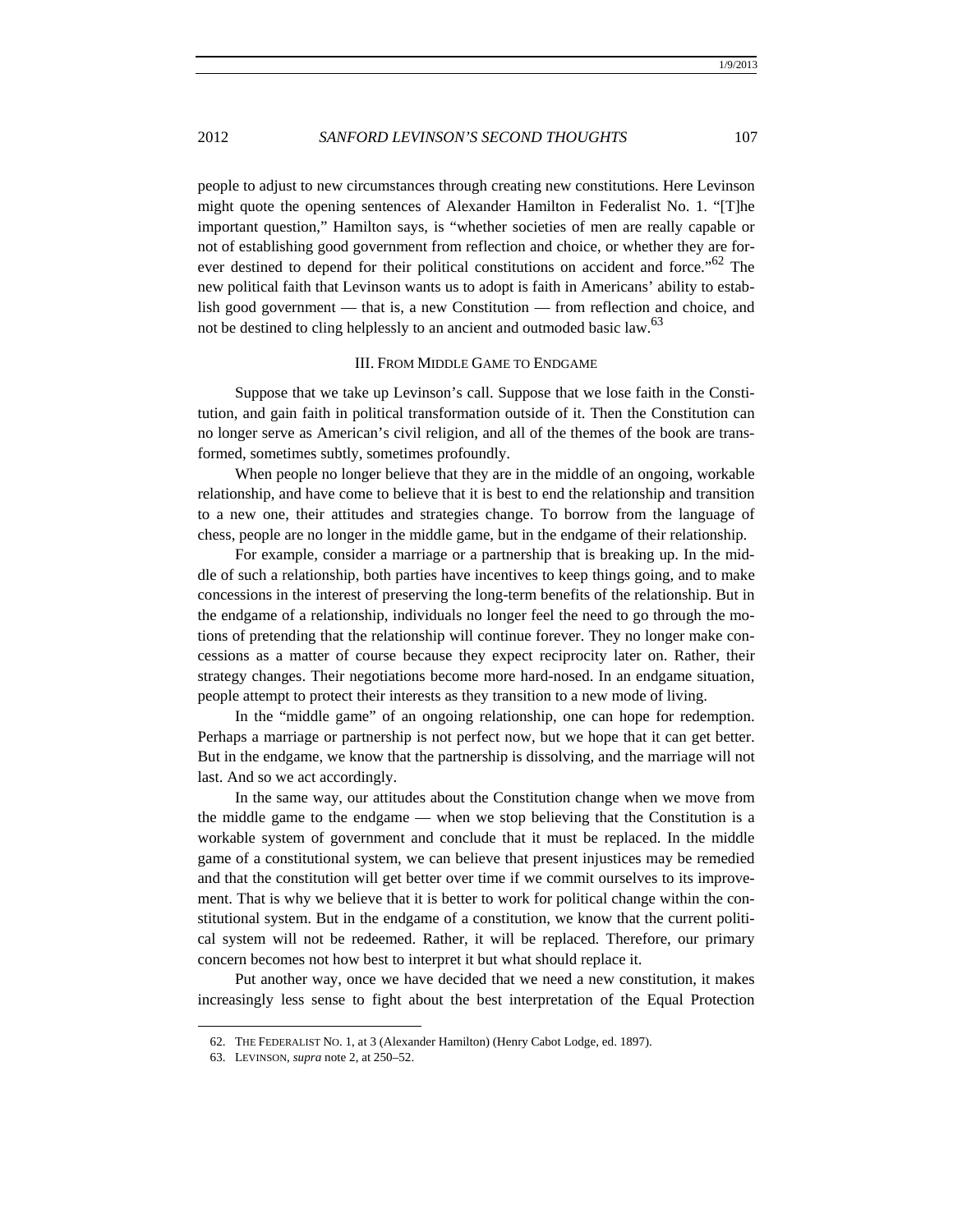Clause for the long run — although that interpretation may certainly affect current litigation and real world controversies. Rather, we fight about the interpretation of equality that we want to enshrine in the new constitution, and that depends both on what interpretation we think most just and what interpretation we think we can get a supermajority of our fellow citizens to agree to. Note, however, that the divergence between the two interpretations may cause us to agree to open-ended language that deliberately leaves things unclear or ambiguous.

Levinson's 1988 book is written from the perspective of the middle game; his 2011 afterword is written from the perspective of the endgame. How does the shift from the middle game to the endgame alter our perception of the rest of the book? We have already discussed the final chapter, Chapter Six, which discusses what it means to sign the Constitution. Let us now go through the rest of the chapters one by one.

# IV. THE TRANSFORMATION OF SANFORD LEVINSON'S CONSTITUTIONAL FAITH IN SANFORD LEVINSON'S *CONSTITUTIONAL FAITH*

Chapter One is entitled "The 'Constitution' in American Civil Religion."65 Its central purpose is to develop the analogy between the Constitution and religious faith and religious adherence.<sup>66</sup> This analogy makes particular sense if we are in the middle game. But suppose that we have decided that the Constitution has outlived its usefulness, and that we should replace it with a new one. Then the analogy to religious belief and practice becomes more complicated. Everyday life may go on under the Constitution, but the document can no longer inspire much reverence — much less serve as the basis of an American civil religion.

Religions work as going concerns, but they do not work at all in endgame situations in which adherents have given up on the faith and are running for the exits. We should not confuse what I am calling the *endgame* of a relationship or institution with the *eschatology* of a particular religion's beliefs. Christians might think that the End Times are coming and prepare accordingly. But this preparation is premised on very strong adherence to Christian theology. People do not sell all their possessions and act as if the world is going to end because they have lost faith in their religion, but because their belief in the certainty of religious dogma is particularly powerful. When we move to the endgame of a cooperative venture, the analogy to religion breaks down. It would be a bit like a religion whose adherents recognize that they and others have lost faith in its central tenets.

Indeed, once we realize that the religion we are practicing is obsolete, the perpetuation of theological beliefs and the practice of religious rituals seem increasingly beside the point. The new Constitution is a bit like the founding of a new religion — as

 <sup>65.</sup> LEVINSON, *supra* note 2, at 9.

 <sup>66.</sup> *Id.* at 10–11.

 <sup>71.</sup> ORDINANCE OF 1787: THE NORTHWEST TERRITORIAL GOVERNMENT, *reprinted in* 1 UNITED STATES CODE, at XLIII-LXXIII (Office of the Law Revision Counsel of the House of Representatives ed., 2006).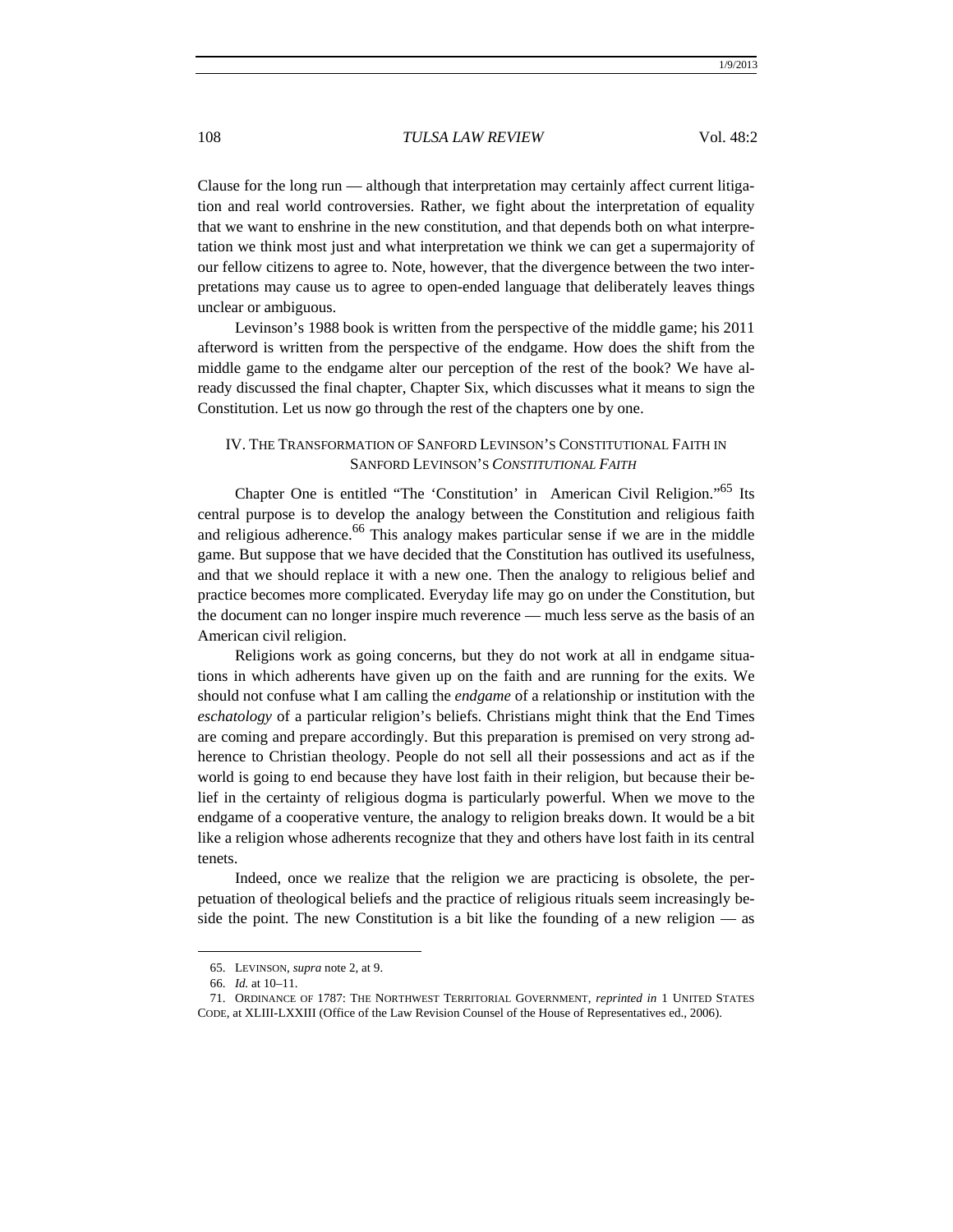Christianity is to Judaism. Christianity — especially after St. Paul — eventually deemphasized the need for Christians to adhere to the laws of Moses, and it reinterpreted the Old Testament as an older dispensation that gave way to the New Testament.

To be sure, one might want to retain certain features of the old Constitution in the new one. But in that case, one no longer identifies the American civil religion with the Constitution itself. The old Constitution is an honored but superseded document that at most forms part of the American political tradition, like Magna Carta or the Northwest Ordinance.<sup>71</sup> We see things in it that are worthy of praise, deservedly part of the American tradition, and that we continue to cite in political and legal arguments. But we also see things in the Constitution that we reject or that no longer resonate with who we are now. The old Constitution then becomes like other documents in the American political tradition. It might be treated like the Declaration of Independence — without current binding legal force, but containing aspirational ideals; like Magna Carta — symbolically important but of no legal effect; like the English Bill of Rights — a source of historical information about the origins of the new Constitution's terms; or even like the Articles of Confederation — rejected as inadequate and therefore neglected.

Moreover, once we have decided to transition to a new basic law, it makes little sense to place faith in the old Constitution. Instead, we must place our faith elsewhere perhaps in the American people. As noted above, replacing the Constitution means that we must separate it from American identity and American nationalism. We must redefine We the People of the United States in terms other than adherence to the 1787 Constitution. We must craft a new story about America in which the old Constitution is merely a stage in the development of the nation, in which the old Constitution gives way to the new one.

Even here, appearances might matter a great deal. The new Constitution might retain much of the old text and simply change parts of it. Perhaps constitutional change might simply involve the addition of a series of new amendments tacked on to the existing ones, in order to create a sense of continuity. It is worth noting that the Confederate Constitution was substantially identical to the Constitution as it existed in 1860, with a few important differences designed to protect states' rights and the institution of slavery.  $76$  By employing an almost identical text, the Confederacy sought to preserve the belief that it had not lost faith in the Constitution, and that it, and not the North, was the true protector of the American constitutional tradition.<sup>78</sup>

 <sup>76.</sup> *See* E. MERTON COULTER, THE CONFEDERATE STATES OF AMERICA 1861-1865, at 29-30 (1950)(summarizing differences between the Confederate and U.S. Constitution).

 <sup>78.</sup> *See id.* at 31 (1950)(quoting Jefferson Davis' remark that "The Constitution framed by our Fathers is that of these Confederate States").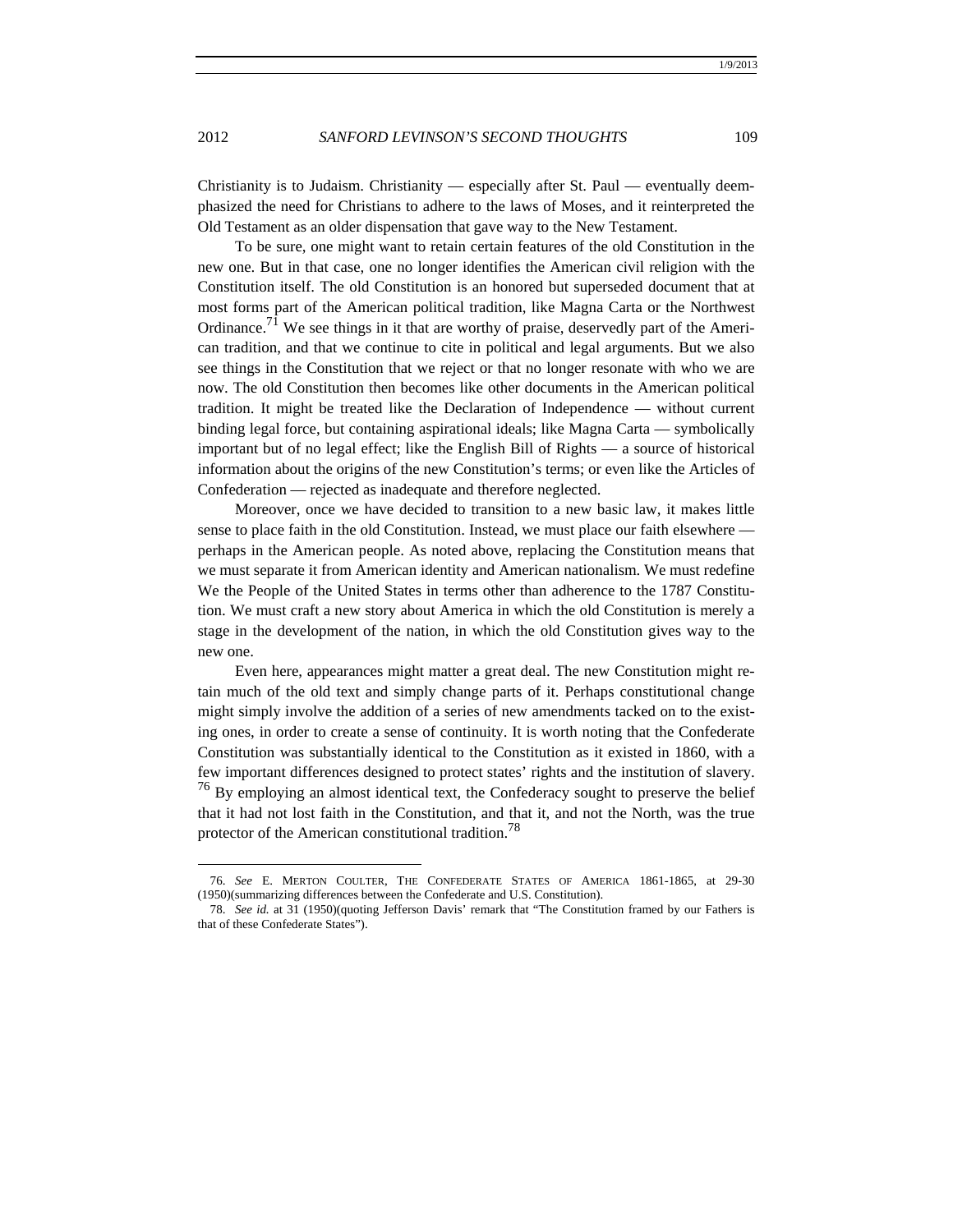The second big idea in Chapter One of *Constitutional Faith* is Levinson's comparison of attitudes about the Constitution to Protestantism and Catholicism.<sup>79</sup> In fact, the protestant/catholic distinction is actually two distinctions.<sup>80</sup> The first question is whether a single, unitary institution — like the Supreme Court — should determine the meaning of the Constitution (catholic) or whether all citizens may interpret the Constitution for themselves (protestant).<sup>81</sup> The second question is whether constitutional interpretation should be primarily textual (protestant) or whether it should employ multiple and diverse modalities (catholic).82 As Levinson notes, one might be a protestant on one of these questions without being a protestant on the other.<sup>83</sup>

Yet once we take the arguments of Levinson's afterword into account, the distinctions between protestant and catholic conceptions of the Constitution collapse, or at the very least, are totally transformed.

Begin with the question of institutional authority. Once we are in the endgame, the Supreme Court has no special authority on the meaning of the proposed replacement Constitution, at least until after it is ratified and new cases start arriving on its docket. During the drafting and ratification process, the meaning of the new document is up for grabs. It is not in the hands of the courts but in the hands of the framers and ratifiers. In this sense, everyone in the process is a constitutional protestant. Moreover, the new Constitution's text may be designed specifically to invalidate prior interpretations of the Supreme Court — as the Eleventh Amendment overturned the decision in *Chisholm v. Georgia*, 84 and the Fourteenth Amendment rebuked the decision in *Dred Scott v. Sanford*. 85 And after the text is ratified, courts may be interested in the various protestant interpretations of the participants as evidence of original understanding or original meaning.

Next, consider the question of unitary versus multiple interpretive modalities. When we add text to a constitution, or create a new constitution, we produce a new document, rather than interpret an old one. In this sense, our focus is primarily textual. We are all protestants; not because we think that the text is the only source of interpretation, but because what goes into the text (and what stays out) is paramount at this stage in the proceedings. To be sure, we write the text in anticipation of what courts will do with it, and we may adopt old language in the expectation that courts will transfer the old glosses to the new language. For example, the Reconstruction Framers crafted the language of Section One of the Fourteenth Amendment based on their understanding of what due process (in the Fifth Amendment) and privileges and immunities (in Article IV, section 2) meant. $86$  In response to a critic's objection that he did not know what was

 <sup>79.</sup> LEVINSON, *supra* note 2, at 27–30, 51.

 <sup>80.</sup> *Id.* at 29 (explaining the distinction between "protestant" and "catholic" viewpoints). Like Levinson, I place these terms in lower case when referring to ideal types about interpretation and in capitals when referring to an actual religion.

 <sup>81.</sup> *Id*. at 29-30.

 <sup>82.</sup> *Id.*

 <sup>83.</sup> *Id*.

 <sup>84.</sup> Chisholm v. Georgia, 2 U.S. (2 Dall.) 419 (1793).

 <sup>85.</sup> Dred Scott v. Sanford, 60 U.S. (19 How.) 393 (1856).

 <sup>86.</sup> U.S. CONST. amend XIV, § 1; U.S. CONST. amend. V; U.S. CONST. art. IV, § 2. *See* JACK M. BALKIN,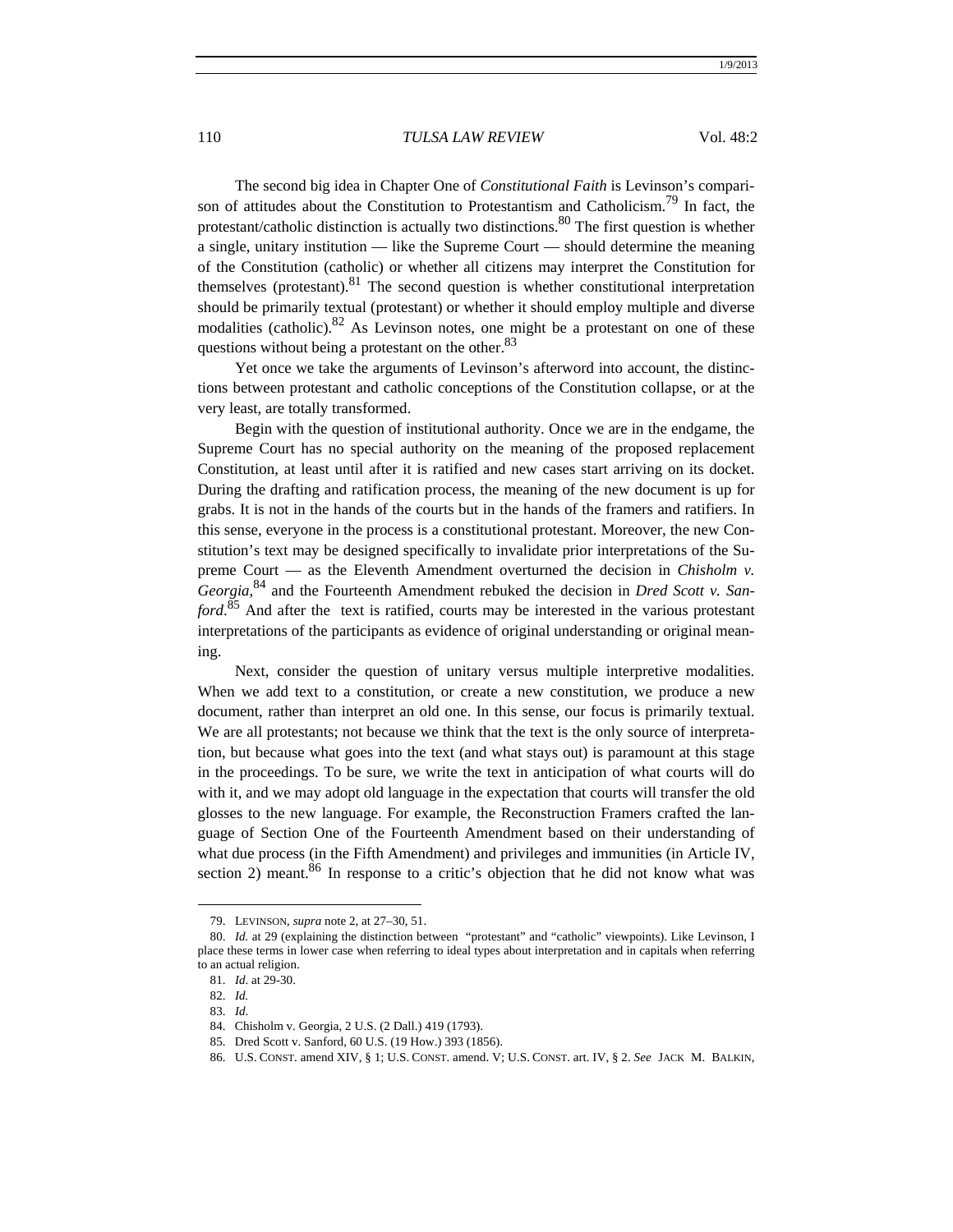meant by "due process" in the proposed Fourteenth Amendment, John Bingham famously retorted that "the courts have settled that long ago, and the gentleman can go and read their decisions."<sup>87</sup> Yet even in drafting the Fourteenth Amendment, the Reconstruction Republicans were guided by protestant interpretations of the existing Constitution that differed from those held by most federal judges.<sup>88</sup>

Chapter Two is entitled "The Moral Dimension of Constitutional Faith."<sup>89</sup> Its theme is the connection between law and morality.<sup>90</sup> The Constitution has a dual character: sometimes we treat it as a source of inspiration or moral aspiration, with a strong moral character, and sometimes we treat it as merely positive law which need not be just, and may in fact be very unjust.<sup>91</sup> When this happens, we face a conflict between fidelity to the Constitution — and thus our constitutional faith — and fidelity to morality or divine command.<sup>92</sup> Levinson's example is two opinions by Chief Justice Marshall.<sup>93</sup> One, in *Fletcher v. Peck*, assumed that the Constitution incorporates "general principles which are common to our free institutions."94 The other, in *The Antelope*, in which the Court voted to return slaves on a captured vessel, strongly distinguished between law and morality.<sup>95</sup> Americans treat their Constitution neither as purely moral nor as purely legal. Rather, the moral and legal aspects of the Constitution appear continuously in constitutional discourse, sometimes together and sometimes opposed, and the relationship between them is always ambiguous. The Constitution's dual status as positive law and a symbol of moral aspiration often leads people to make excuses for the Constitution, or to strive to interpret it so that it always produces happy endings.<sup>96</sup>

This ambiguity, however, would soon resolve itself if Americans experienced a general loss of faith in the Constitution. Then it would be possible to say that the Constitution was an experiment that failed. With the loss of faith comes the loss of reverence. One no longer needs to make excuses for the old Constitution. More people could say, forthrightly — as we do about the Articles of Confederation — that while the document

LIVING ORIGINALISM 189–90 (2011) (describing the origins of the language of the Fourteenth Amendment); BENJAMIN B. KENDRICK, THE JOURNAL OF THE JOINT COMMITTEE OF FIFTEEN ON RECONSTRUCTION: 39TH CONGRESS 1865-1867, at 106 (Columbia Univ. Press 1914) (noting the Committee's reliance on Article IV and the Fifth Amendment); CONG. GLOBE, 39th Cong., 1st Sess. 1034 (1866) (statement of Rep. Bingham) ("The residue of the [proposed Fourteenth Amendment], as the House will see by a reference to the Constitution, is the language of the second section of the fourth article, and of a portion of the fifth amendment . . . .").

 <sup>87.</sup> CONG. GLOBE, 39th Cong., 1st Sess. 1089 (1866) (statement of Rep. Bingham).

 <sup>88.</sup> *See* Akhil Reed Amar, THE BILL OF RIGHTS: CREATION AND RECONSTRUCTION 152-56, 185-86 (1998)(arguing that many Reconstruction framers believed that, despite the Supreme Court's decision in *Barron v. Baltimore*, states were bound by the Bill of Rights)

 <sup>89.</sup> LEVINSON, *supra* note 2, at 54.

 <sup>90.</sup> *Id.*

 <sup>91.</sup> *Id.* at 88–89.

 <sup>92.</sup> *Id.*

 <sup>93.</sup> *Id.* at 66–67.

 <sup>94.</sup> Fletcher v. Peck, 10 U.S. (6 Cranch) 87, 139 (1810); *id.* at 143 (Johnson, J., concurring) (defending the result "on a general principle, on the reason and nature of things: a principle which will impose laws even on the deity"); LEVINSON, *supra* note 2, at 66–67.

 <sup>95.</sup> *The Antelope*, 23 U.S. (10 Wheat.) 66 (1825); LEVINSON, *supra* note 2, at 169.

 <sup>96.</sup> *See* LEVINSON, *supra* note 2, at 87 (noting that constitutional interpretation will inevitably link legal interpretation to morality, but warning that the Constitution cannot always produce happy endings).

 <sup>98.</sup> *Id*. at 90.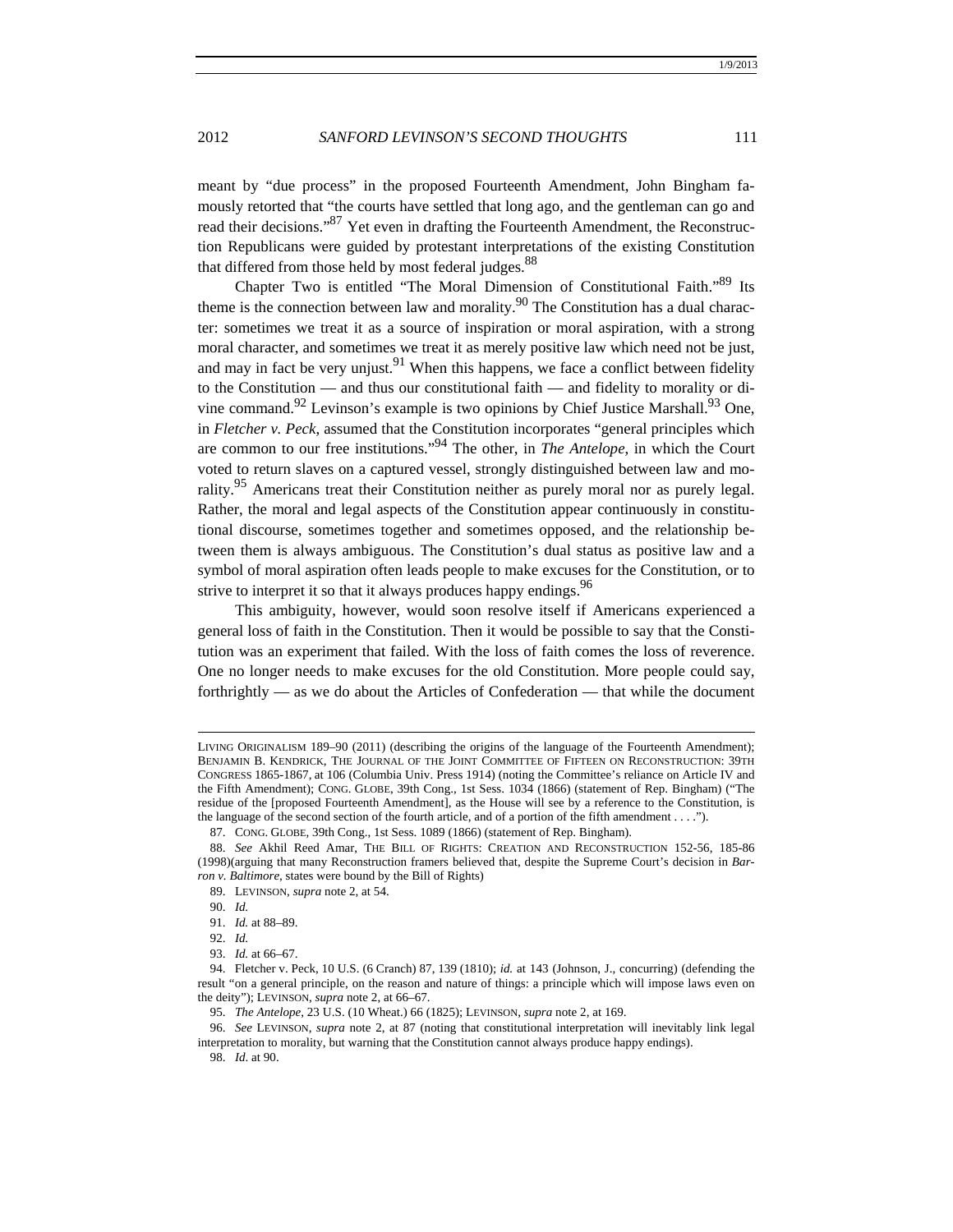had its strengths, it also had bad features, which were either unjust, unworkable, or both. Once we find ourselves in the endgame, the Constitution cannot function as a source of morality, except in the sense that we identify documents from the past as sources of aspiration, or treat them, like Magna Carta, as stages on the path to moral progress. Once we have determined that we will replace the old Constitution with a new one, we are far more likely to distance ourselves from it, historicize it, soberly consider its strengths and weaknesses, and treat it as a reflection of its time.

Chapter Three is entitled "Loyalty Oaths: The Creedal Affirmations of Constitutional Faith."<sup>98</sup> It features a discussion comparing fidelity to the Constitution with fidelity within marriage, and comparing oaths to defend the Constitution with marriage vows.99 People may stay in marriages—even unhappy ones—for many reasons: out of convenience or inertia, or out of fear that dissolving the marriage might lead to worse consequences. Similarly, people may decide to stay with a constitution even if it is inadequate or unjust, because, after all, things could be worse.<sup>100</sup>

However, once one loses faith in a marriage, and finds oneself in the endgame of a relationship, the meaning of the marriage may change rather drastically. The marriage becomes either an obstacle to one's happiness or at best a *modus vivendi* to get one to the next stage of one's life (or the next relationship). Similarly, once we have lost faith in the Constitution as our basic charter of government, it no longer seems to be a worthy object of reverence. Rather, it too becomes an obstacle to effective politics, or merely a political *modus vivendi* — a way of conducting politics for the time being in order to get us to the next Constitution.

A constitutional convention and a subsequent ratification campaign is more than the contemplation of a new marriage. It is also like a decision about whether to have a divorce, or at the very least, whether to have a new kind of marriage. The convention and the ratification process are as much like the endgame as the opening. We hope that during this period of transition we can be civil to each other, and avoid political breakdowns (and violence), just as couples during a divorce hope that they and their soon-to-be exspouses can remain civil so that they can transition to a better life.

The period of transition from the old Constitution to the new one may mean that we do not revere the new Constitution at first, at least until time has hallowed it. The new Constitution is the work of the current generation, and therefore, until a new generation takes the reins of government, it will be easy to see it as compromised and imperfect. It may take many years for it to gain the same degree of reverence as the old Constitution, if, in fact, it ever does. Levinson is fond of quoting the statement, attributed to Roland Barthes, that you can say, "I will love you forever" truly and unreservedly only once.<sup>101</sup> In like fashion, once we have jettisoned a constitution of long standing for a new one, it is hard to view the new one as perfection. Perhaps new constitutions, like second marriages, are the triumph of hope over experience. And perhaps Americans will not treat a

 <sup>99.</sup> *See id.* at 108–11, 120–21.

 <sup>100.</sup> *Id.*

 <sup>101.</sup> *See* Sanford Levinson & J.M. Balkin, *Law, Music, and Other Performing Arts*, 139 U. PA. L. REV. 1597, 1632 (1991)(quoting LIONEL TRILLING, SINCERITY AND AUTHENTICITY 97-98 (1972)).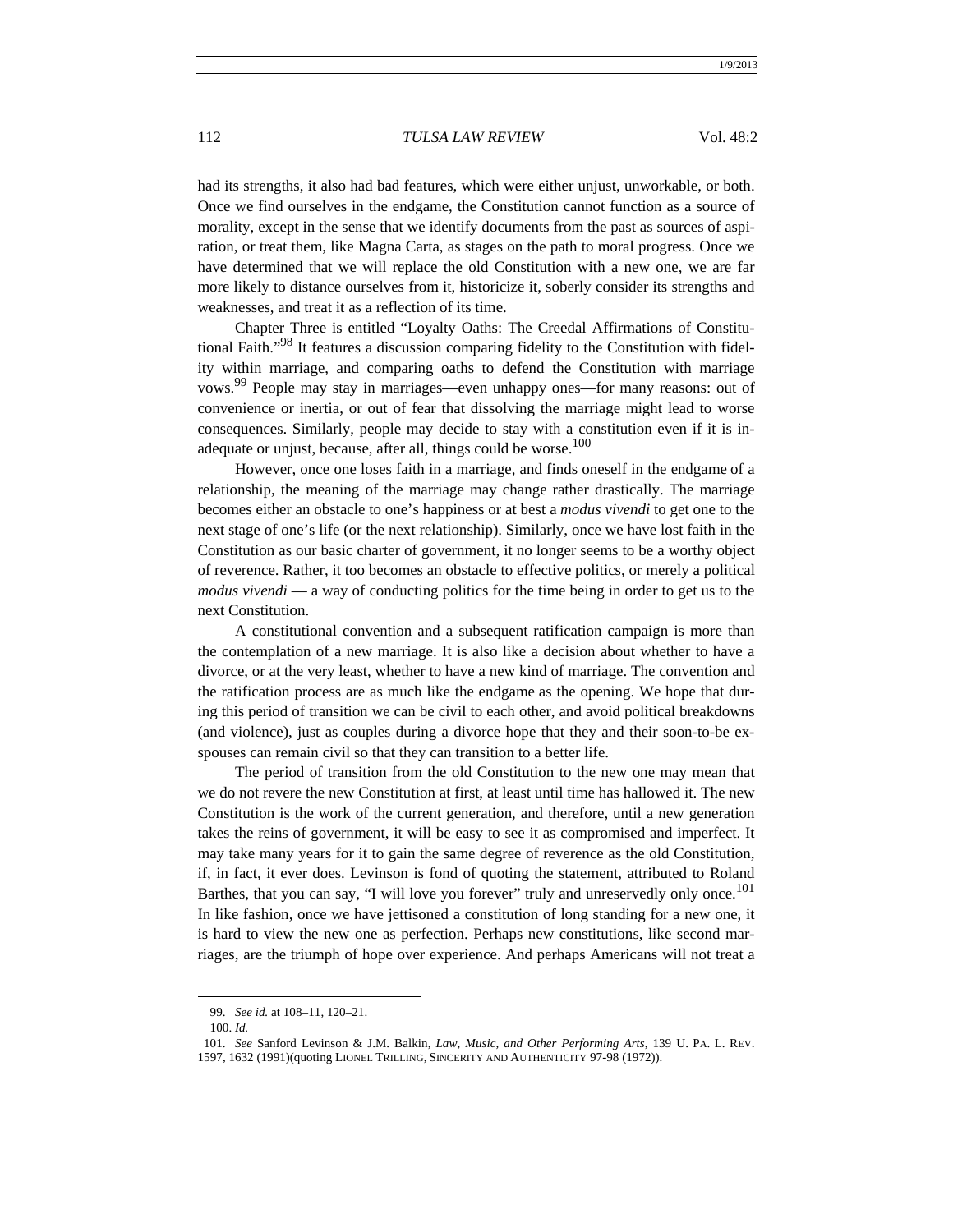second Constitution as being as divinely inspired as the first.

But what about the Articles of Confederation, you might ask? Why didn't the failure of the Articles keep Americans from revering the 1787 Constitution? The answer is cultural memory. Americans do not remember the Articles as our First Constitution, even though that is what it was. Rather, they remember it as a transitional document. It was less like a first marriage than an early live-in relationship that quickly fell apart. Or perhaps it was what is now called a "starter marriage" — a union entered into too early that soon gives way to a more lasting, and permanent union.

In Chapter Four, "Constitutional Attachment: Identifying the Content of One's Commitment," Levinson is interested in the nature of constitutional commitment.<sup>103</sup> How thin or thick a conception of the Constitution's meaning must a person have to truthfully state that they are committed to the Constitution?<sup>104</sup> Levinson's central example is the case of *United States v. Schneiderman*, in which the Supreme Court held that Schneiderman could truthfully state attachment to the principles of the Constitution for purposes of naturalization law even though he was a Communist.<sup>105</sup> Schneiderman's principles and those of the Constitution, the Court argued, could be seen as consistent when described in a sufficiently abstract way; moreover, Schneiderman believed that communism should be achieved through peaceful transformation of the political order, including, among other things, through Article V amendment.<sup>106</sup>

If we reason as the Court did in *Schneiderman* — that one is committed to the Constitution as long as one is committed to peaceful and legal change through amendment — then many different people of many different views could claim fidelity to the Constitution.

But what is the relationship between the position the Supreme Court ascribes to in *Schneiderman* and Levinson's current view? On the one hand, if Levinson merely seeks new amendments to the Constitution — for example, by changing the date of inauguration, the composition of the Senate, allowing for votes of no confidence against the President, and limiting the President's power to veto legislation — then Levinson's position is really no different from that attributed to *Schneiderman*. Levinson is committed to the Constitution because he is committed to reshaping it through Article V amendment. On the other hand, suppose that Levinson wants to scrap the Constitution entirely and hold a new constitutional convention under the procedures described in Article V. Could we still say that as long as he is committed to those procedures he is committed to the principles of the Constitution? Or should we say that he is only committed to the principles of Article V?

In one important sense, advocates of a new constitutional convention are not really

 <sup>103.</sup> *See* LEVINSON, *supra* note 2, at 122–54.

 <sup>104.</sup> *Id*. at 125–26.

 <sup>105.</sup> United States v. Schneiderman, 320 U.S. 118 (1943); *see* LEVINSON, *supra* note 2, at 125–27 (explaining *Schneiderman*'s importance).

 <sup>106.</sup> *See Schneiderman*, 320 U.S. at 137–46.

 <sup>108.</sup> There is an irony lurking in the naturalization statute at issue in *Schneiderman*. It assumed that the Constitution would never be displaced because it required applicants for citizenship to be "attached to the principles of the Constitution of the United States." *Schneiderman*, 320 U.S. at 121, 162n2.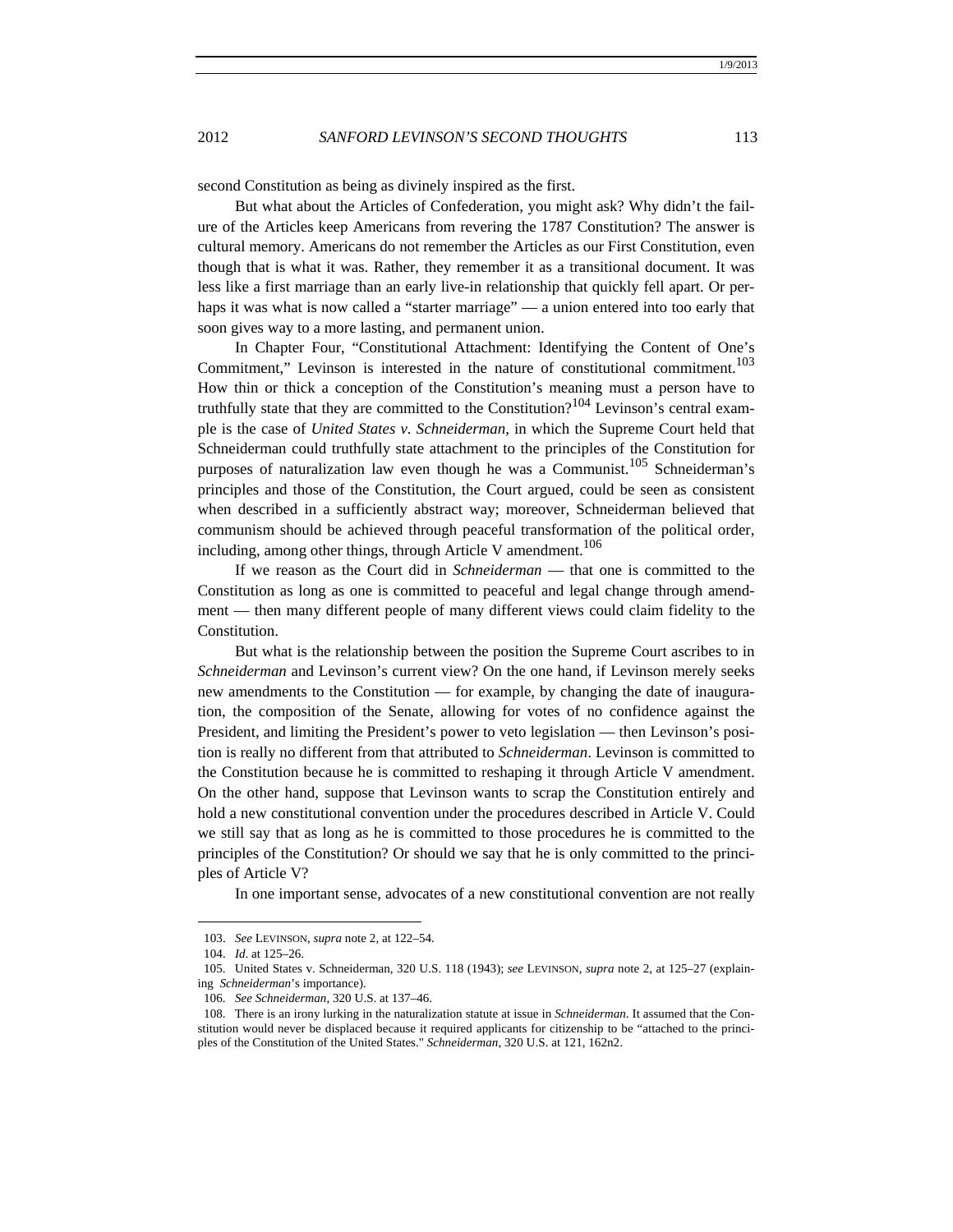committed to the Constitution, although they may be committed to some of the principles in the Constitution that they want to carry forward into the new instrument. In fact, they may want a new Constitution because they want to expand or develop these principles further than the current Constitution does. The whole point of demanding a new Constitution, after all, is that one finds the current document inadequate, even given the possibility of Article V amendment. Once again, a shift from the middle game to the endgame means that the current Constitution provides only a *modus vivendi* — a method of transitioning to a new political system.<sup>108</sup>

Chapter Five is entitled "The Law School, The Faith Community, and the Professing of Law."109 Levinson's concern is what it means to "profess" law, and he offers the example of the distinction between a department of religion and a school of theology.<sup>110</sup> Levinson explains that "[t]he world of the believer, represented in the divinity school, and that of the scholar, represented in the department of religion, are fundamentally different."111 In a department of religion one does not really need to believe in the religious views one studies. $^{112}$  One could be an atheist or an agnostic studying religion from the perspective of a sociologist, anthropologist, or economist. One might well be sympathetic to the believers that one studies, but one does not have to think that their beliefs are correct. On the other hand, a school of theology is devoted to producing students who carry on a particular religious tradition. To teach in such a school, one might think, the teacher would at the very least have to believe that the religious tradition is true or substantially true.<sup>113</sup> To inculcate others in the faith, one must share that faith. And thus, Levinson asks, should we understand the contemporary law school as more like a department of religion — in which faith in law is not necessary — or like a school of theology — in which faith is a requirement?<sup>114</sup>

Suppose that we think that a law school is more like a school of theology; that is, that law professors should at the very least believe in law. Does this mean that they must also believe in the particular subject matter — tort law, constitutional law — that they teach? For example, should a theology professor who does not believe in the virgin birth or the resurrection of Jesus — but still believes in Jesus's divinity and saving powers teach a course on Christology?

Suppose, then, that a professor of *constitutional* law, like Levinson, believes that the current Constitution is inadequate and seeks a new one. On the one hand, the person no longer believes in the object of study — the U.S. Constitution. On the other hand, the professor may clearly believe in following the legal processes associated with the Article V conventions. So perhaps there is no reason why such a person could not be part of the "faith" community of law professors. A rough analogy would be a professor of tort law who wanted to replace the entire common law field of torts with a statute akin to the Uniform Commercial Code. No one could justly accuse this person of no longer believing in

 <sup>109.</sup> *See* LEVINSON, *supra* note 2, at 155.

 <sup>110.</sup> *Id.* at 155–57.

 <sup>111.</sup> *Id.* at 163.

 <sup>112.</sup> *Id*. at 162.

 <sup>113.</sup> *Id.* at 156.

 <sup>114.</sup> *Id*. at 162–64.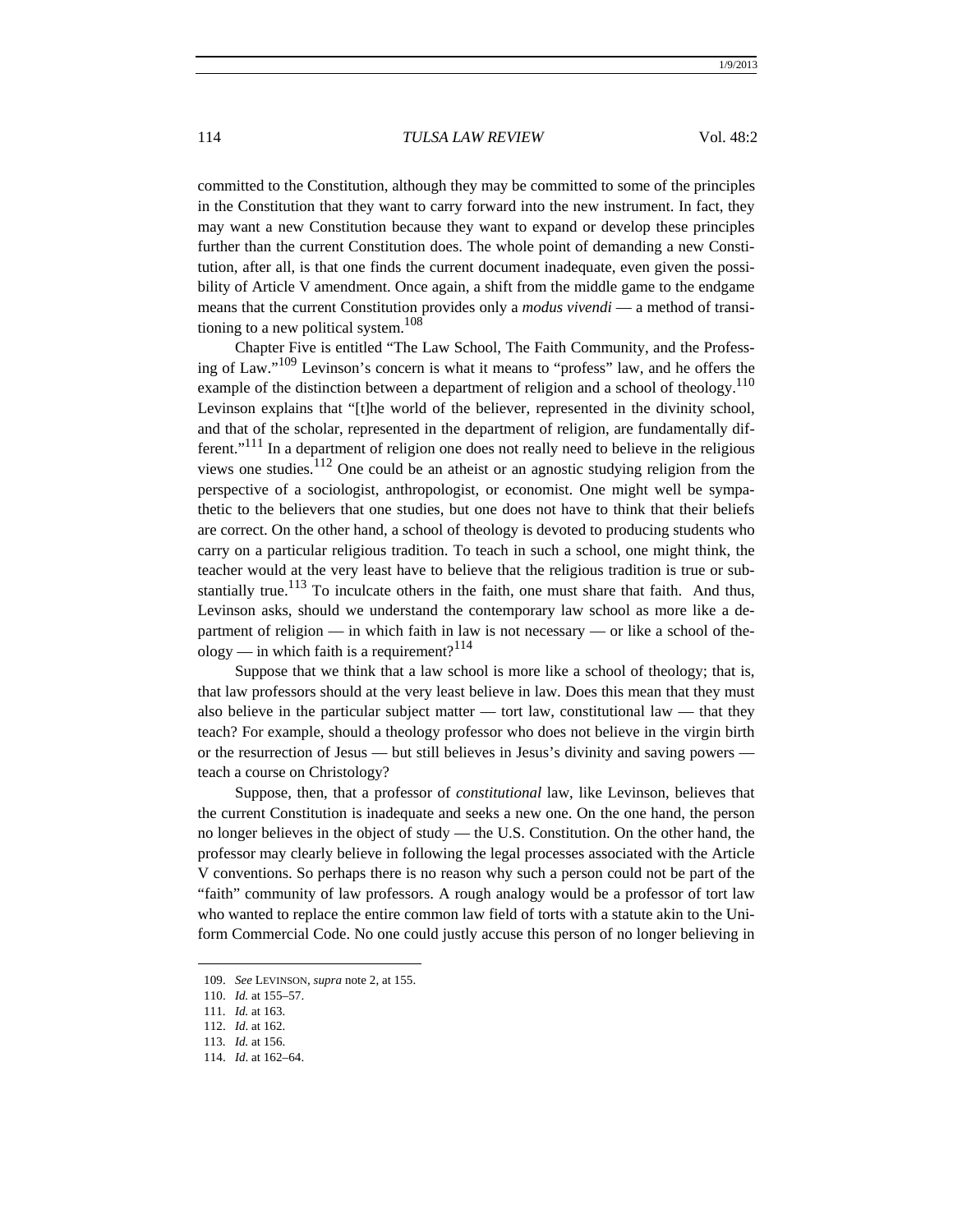"law." The most one could say is that the professor does not believe in this particular instantiation of law.

The law professor who advocates a new constitutional convention presents a somewhat different set of problems for legal education than the law professor who does not believe in "law" — whatever that means. The latter (call him Professor A) might replace the teaching of doctrine in favor of sociological or economic explanations of the law. But the former (call her Professor B) might also deemphasize legal doctrine. She might have the students read literature on constitutional design, comparative election systems, and so on. In either case, students may come away from the class on constitutional law with far less knowledge than they would like about how to reason from existing precedents to new factual situations. Both professors believe that attending to internal doctrinal arguments is a waste of time. If we are concerned about the students of Professor A, should we not be equally concerned about the students of Professor B?

Perhaps the difference is that Professor B, unlike Professor A, is only *temporarily* uninterested in doctrine. As soon as the old, defective, constitution is replaced with a new one, she will return to teaching legal "theology," whereas Professor A would not. Thus, Professor B, who teaches constitutional design in her constitutional law class, is teaching the equivalent of comparative religion — but her ultimate goal is to enable her or those who come after her to someday return to teaching theology.

There is a second objection to teachers of religion in schools of theology. The nonbeliever cannot convey a faith that he or she does not share. In the context of law school, the objection is that even if Professor A teaches black letter doctrine, he cannot do the job properly because he does not believe in what he is teaching, and therefore he cannot properly inculcate the "faith" to his students. He does not approach the subject as a believer, and if anyone asks him, he will candidly say that he thinks that the law is just a game by which more powerful people oppress less powerful ones.

But couldn't the same objection be leveled at Professor B? When she teaches the intricacies of the separation of powers and debates the theory of the unitary executive, she is secretly thinking to herself that we would all be much better off with a parliamentary system. And in the course of conversation, she might well tell her students so.

Again, is the difference that Professor B thinks that *some* law — just not the one she teaches — is worthy of praise, whereas Professor A is skeptical of law generally? If so, this simply leads us back to *Schneiderman*, and the level of generality at which we describe our commitments. For suppose that Professor A responds that he could admire some possible systems of law, but that the current version found in the United States is not one of them. How, then, is he different from Professor B, who would really rather have the sort of constitutional system one finds in most other modern democracies?

In any case, the example of Professor B, who seeks a new constitution, shows the limits of the analogy between law schools and schools of theology. Presumably few law deans would have a problem with a course on constitutional design, if named as such, because such a course would fit comfortably into a tradition of law reform. The only difference is that the law to be reformed is foundational. A school of theology, however,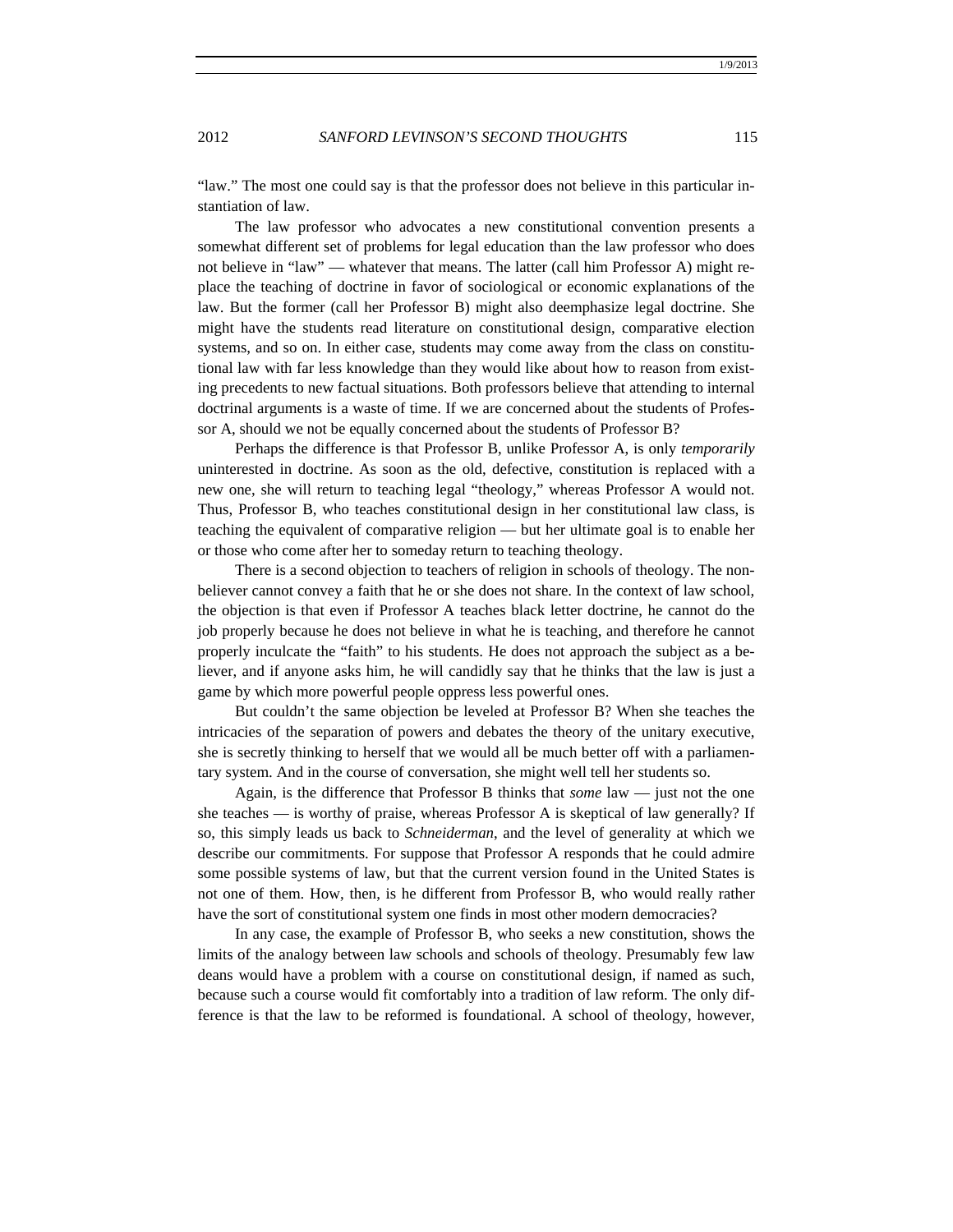would probably not feel all that comfortable in offering courses on how to create a new religion. In fact, the question of "reform" within theology may be posed very differently than the question of reform within law. Religion is not reformed through popular vote; rather it comes from persuading people about the best interpretation of God's will. That is closest, perhaps, to debates in law schools about the best way to interpret existing legislation and constitutional provisions. Yet, a standard path toward legal reform is new legislation.

#### V. CONCLUSION: THE ROLES OF LAWYERS IN A NEW CONSTITUTIONAL CONVENTION

Chapter Five's discussion of the professional roles of law professors brings us to a final question. Once we lose constitutional faith, and move from the middle game to the endgame, the crucial issue is no longer how to interpret an existing constitution. It is how to design a new one. The task is no longer sustaining constitutional faith, but the creation of a new civic religion. And if that is our task, what role, if any, should lawyers — much less law professors — play in a new constitutional convention?

The most obvious answer is that constitutional lawyers should play a major role because they are supposed to be experts in constitutional law. But the whole point of Levinson's distinction between the Constitution of Conversation and the Constitution of Settlement is that vast majority of American constitutional law professors are experts if at all — only with respect to the former. Most American law professors spend most of their time teaching others to reason about how to interpret and reinterpret cases and statutes. They do not teach, nor do they spend much time thinking about, basic principles of constitutional design. And unless they are constitutional comparativists, they have little experience with different ways of solving the sorts of political problems that a constitution is designed to solve. Indeed, most experts in American constitutional law not only know little about the constitutions of other countries, they also know little about the constitutions of the fifty states, which, as Levinson has argued elsewhere, are a treasure trove of ideas, completely native to the United States, about how to construct and design a constitutional democracy.<sup>116</sup> All this suggests that lawyers, and especially constitutional law professors, are much less qualified to participate in constitutional conventions by virtue of their professional role and status than we might think.

To be sure, most of the Framers at the Philadelphia Convention and many of the key participants in the debates over ratification were lawyers or trained in the law. $117$ But several of the Framers had also participated in the drafting of new state constitutions in the early period of independence, and some, like James Madison (a non-lawyer), had thought deeply about what we would now call comparative constitutional law through their study of the political history of other nations.<sup>118</sup>

 <sup>116.</sup> LEVINSON, *supra* note 32.

 <sup>117.</sup> *See America's Founding Fathers: Delegates to the Constitutional Convention*, CHARTERS OF FREEDOM, http://www.archives.gov/exhibits/charters/constitution\_founding\_fathers\_overview.html (last visited Dec. 21, 2012) ("Thirty-five [of the delegates to the Philadelphia Convention] were lawyers or had benefited from legal training, though not all of them relied on the profession for a livelihood. Some had also become judges.").

 <sup>118.</sup> *See* RALPH KETCHAM, JAMES MADISON: A BIOGRAPHY 183–85 (Univ. Press of Virginia 1990) (1971)(describing Madison's study of ancient and modern confederacies in preparation for the Philadelphia